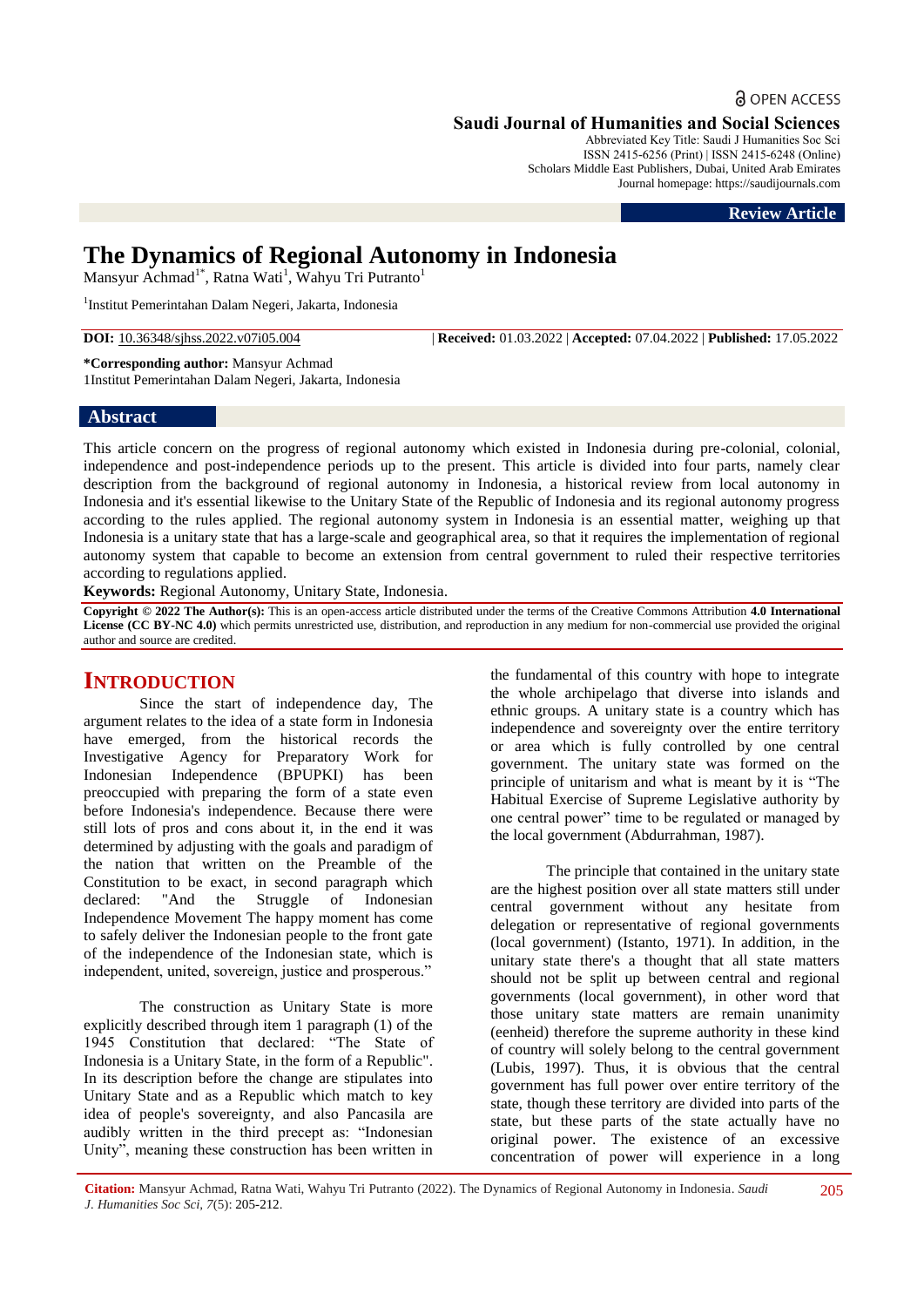bureaucratic process against a large country whose communication system still far from smooth and the distance between the center and the regions is quite far, so there would be often delays in various things. Therefore, within the Unitary State, the regional initiatives and their role are need to defense for the shake of their respective regions. However, it should be coordinated with the center, in this case the concepts of deconcentration and decentralization are often use with purpose to assign some of the tasks of the government of the Unitary State to the its regions that are deemed time to be regulated or managed by the regional governments itself (Wajong, 1975).

Whilst the parts of country are applied such autonomy, the power of central government in the Unitary State did not have autonomous regions because these regions actually did not have the authority, let alone further the power to reduce the power of central government, according to Martosoewignjo the power assignments from central government to autonomous states is not something that is stipulated by the constitution, but due to the problem is the essence of a unitary state (Martosoewignjo, 1980). Then, according to Muslimin whom defined that the notion of autonomy is not merely coupled with a unitary state, but also as autonomy in general and dogmatic sense which determined as in a union state whereas the autonomy is wider than it was (Muslimin, 1978).

The issue on the regional autonomy in Indonesia still around to the subject that often discuss among scholars (academics), politicians, bureaucrats and even the society 6 who take part in its discussing, especially things that are very difficult to do because Indonesia is a country that is in the form of unity, with a very wide area, and divided into islands, this will make it difficult to implement regional autonomy, not to mention ethnic differences, because Indonesia, whose population is divided into different forms of society and culture, is likely natural that the argument still not yet put up to an end.

According to Nasroen, the issue in regional autonomy is those important issues faced by our society at this time (Nasroen, 1951). On the other hand, the issue of regional autonomy is very complex with various dimensions. The issue of autonomy is not only a matter of law and government, but also involves aspects of social, political, cultural, economic, defense and security and so on, Thus those problem cannot be studied in a monodisciplinary manner, but should be include in multi or interdisciplinary. In addition, the notion of autonomy is also part of dynamic concept, which constantly developing in line with the development of thought that grows and develops in the society itself.

Quoted from Nasroen, the local autonomy issue is distant from administrative matters and technical stuff and an issue of "practisen belheid" due to various conditions that required, therefore the correct way to manage the household won't become a false fantasy. So that Muslimin, defined that the extent in autonomy on each field of work assignments would be depends on each background of country, whether the autonomy are developed from below by the central government on the fundamental deliberation and then given a formal opinions. This command us to see through the meaning of autonomy openly, than not to view it as its close meaning according to its historical development and its context (Sis, 1967).

The historical aspect of autonomy is important thing to put in highlight in order to examining these problems. This is according to what Soepomo conveys which argues that local autonomy as a fundamental principles by acknowledging the local life based on its own history, customs, characteristics and also other regional properties. Based on his opinion stated that the government should steer clear of all affairs which intend to unify all regions according to one model (Gie, 1977).

Besides the historical background, the realization of the autonomy were also revealed from the legal politics that embrace by each state. In more detail, Juniarto defined that the assignments of affairs from center to local government had the right to regulate and control its own household, depended on the legal politics adopted at that time, which set forth in positive regulations. Thus, it is not possible for us to discreet the regional autonomy discussion from the presentation in front of the legislation governance today.

According to the historical background which has been regulated constitutionally, by the regions or so called regional autonomy as stipulated in Article 18 of the 1945 Constitution before undergoing changes which declared that: The division of the Indonesian region into large and small regions with the form of government structure which managed by Law through observing and remembering the basis of deliberation in the state government system and the rights of origin in special regions.

Regulations regarding various regional issues have been carried out since the establishment of the Republic of Indonesia. Since 1945, the regulations which manage the regional government have been made, such as when Law Number 1 of 1945 concerning the Position of Regional National Committees has been enacted, followed by Law Number 22 of 1948 concerning Regional Government, which substituted by Law Number 1 of 1957, concerning Principles of Regional Administration, Presidential Decree Number 6 of 1959, concerning Regional Government and Law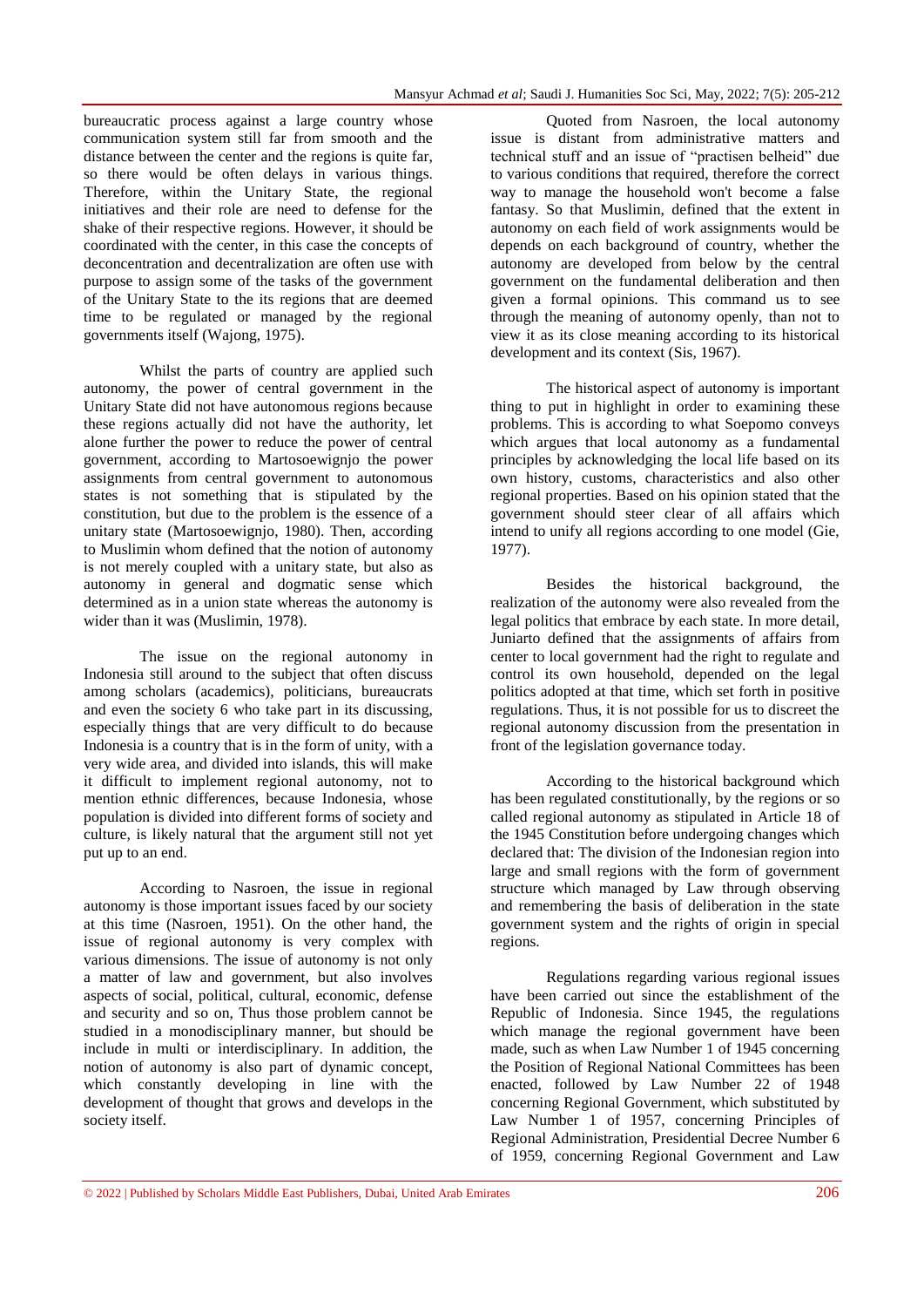Number 18 of 1965, concerning Principles of Regional Administration as then nullified and substituted by the Law Number 5 of 1974 concerning Main Provisions of Regional Government.

Regulation Number 5 of 1974 was valid For long time during the New Order period, then during the Reformation Period it substituted by the Law Number 22 1999, concerning Regional Government, 5 (five) years later it was perfectly changed to Law Number 32 of 2004, concerning Regional Government, the last revision was the Law Number 12 of 2008, concerning Regional Government that ruled till now.

#### **Historical overview of local autonomy in indonesia**

The development relates to regional autonomy regulation in Indonesia has changing in the context of fulfilling the principle of regional autonomy, formally it has been going on since August 18, 1945 when the 1945 Constitution was ratified in the early days of the Indonesia independence day. However, it is also necessary to consider the arrangements before the independence day of Indonesia, namely on the Dutch and Japanese colonial times, which certainly affect and colored the arrangements at the beginning of the administration of the government, therefore it is necessary to review the history of regional autonomy both before independence and after independence as its described below.

#### **Dutch Colonial Period**

As its known in the history of Indonesia before being colonized by the Dutch, in Java there was a period of "Government: of the Mataram Kingdom based on Javanese sources the most crucial thing regarding the life mass of "Senopati" in this case "Babad Tanah Jawi" particularly the essence of prose and its descriptions. In the Babad Meinsma but it's a shame it doesn't provide and less support. During the Mataram government, it was already known that "work" in one area was called "Regent" but the title "Toemenggoeng" which later during the Dutch East Indies era, the name "Regent" was inaugurated as the name of the position of the Regency Leader (De Graaf, 1985).

In the history of Indonesia, namely in the 2000 (two thousand) years ago, the reign of the "Kingdom" which ruled over the entire territory of Indonesia took place and became the "beginning" of the birth of "Unity" Idealism within the territory of the Kingdom Government at that time, namely: (a) The Unitary State/Kingdom of Sriwijaya, which was centered in Sumatra with a reign about 1000 (one thousand) years since 392; and (b) the "State" of Keprabon/Majapahit Kingdom, which was ruled for about 232 (two hundred and thirty-two) years from 1293 to 1525, after that the Indonesian was ruled by the VOC.

During the "Government" of the Dutch East Indies, the Staten General in the Netherlands was given the power to regulate affairs in the "Dutch Indies" region (which later became the territory of the Republic of Indonesia) but this organisation has not yet thought of holding a discussion on the structure of government/Decentralization such as the Constitution for "Dutch Indies" (Indonesian Territory) which is called Regeerings Reglement (RR) in which it looks like a "Centralistic" system, but there are main provisions from the Dutch East Indies government (Indonesian Territory) mentioning regencies in Java and Madura, if deemed necessary by the Governor-General, it would divided into districts. This shows and proves that the existence of the "original structure of government in Indonesia", since before the arrival of the Dutch (Surianingrat, 1981). The provisions of RR were later changed to Indishe Siaatsregeling (IS) with similiar provisions by making changes even though it was an addition that became the basis for decentralization, then after shift from the paradigm of "centralized" to "decentralized" government, the entire territory of the Dutch East Indies divided into work environment called the region (gewest), for the benefit of the organization; Gewest is a geographical unit without its own apparatus and without its own finances, so that the government would conduct an extreme centralized manner which the only path is deconcentration (Surianingrat, 1981).

Then in Java and Madura, the bestuurs hervormings wet (government adjustment law) was enacted, in the form of law which intended to adjust "regional government" with the enactment of the decentralization law intended to form "Local Council" which had "autonomy", then Province was formed also with Regencies (Regentschap) and Municipalities/cities (stads/genente) and hurnine, in Java and Madura are classified into 3 (three) provinces, namely West Java, Central Java and East Java and 2 (two) Governors consist of Surakarta and Yogyakarta (Surianingrat, 1981). Regarding the implementation of decentralized system during the Dutch East Indies period which was occured in 1905, then starting in 1938 there were 3 (three) governorates of Sumatra, Kalimantan (Borneo) and the Great East (Groote Oost), each governorate was headed by a governor in charge of performed its government affairs of The Dutch East Indies and the Departments of the Governor supervised on the autonomous governments and the old gewesten which still managed the administrative areas; namely Government units with the title of residency headed by a Resident whose job was to take care of roads, bridges, buildings, public works, irrigation, people's health, equitable distribution of agriculture, education (natives) and livestock (disease eradication) (Hadjon, 2005).

In the municipality/city area, which has the same level as the regency, likewise to its autonomy, the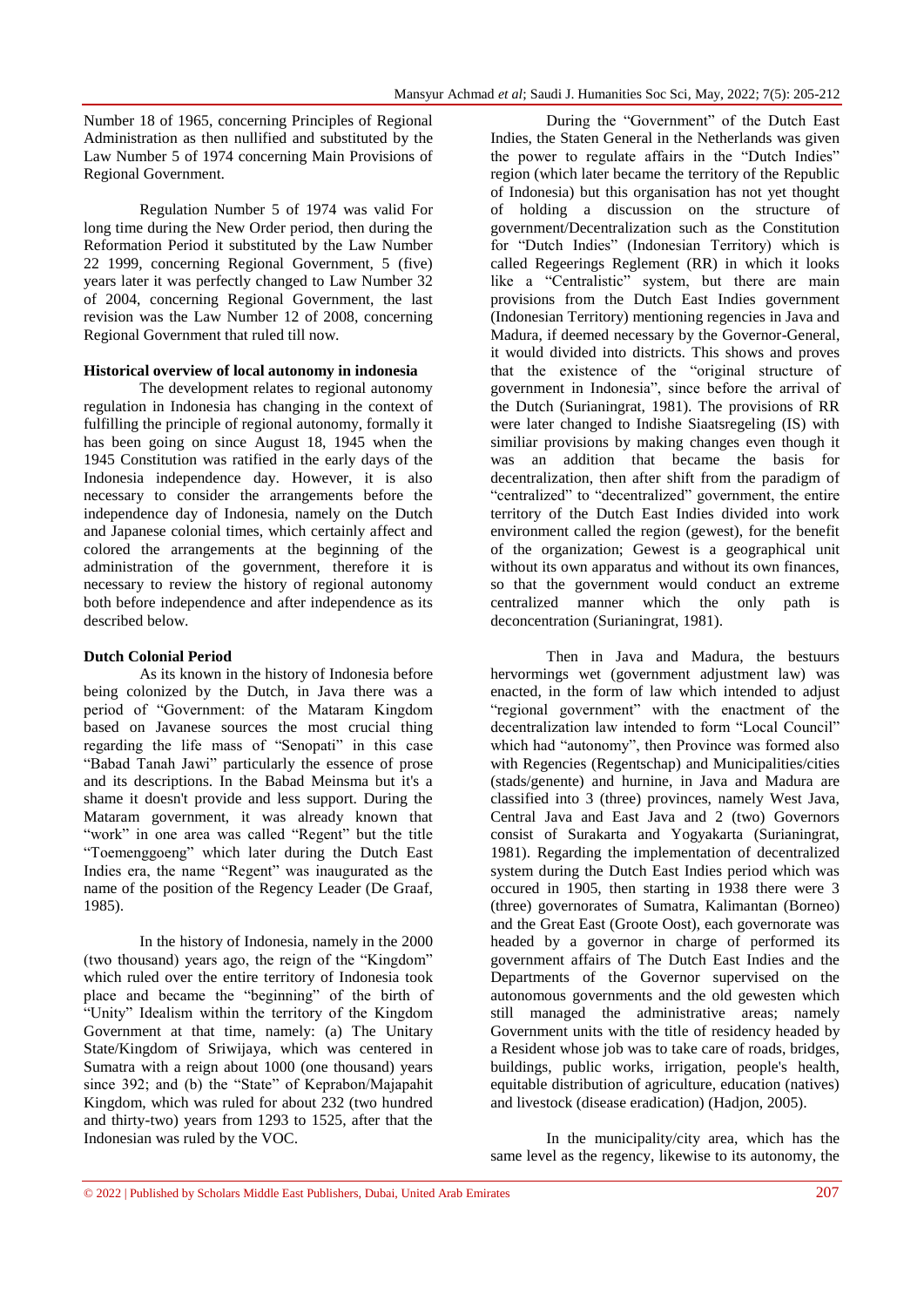type of government which is an autonomous region, outside Java, Madura (outside Java) directly ordered by the governor, administratively at the stage/level between the province and the regency (on the Javanese island residency level) who takes care of and manages its own household (Surianingrat, 1981).

According to these description of the Indonesian government system during the Dutch colonial period with centralized style, so that all central/government affairs of the Dutch East Indies were handed over to the Governor General then there began to be limited decentralization, which initially began with the decentralization of private and local affairs, namely the establishment of administrative areas, residencies, districts and cities in Java as well as regional units and communities outside Java.

#### **Japanese Colonial Period**

As if its known, after hundreds of years the Dutch ruled in Indonesia, then it was taken over by the Japanese colonialists who ruled Indonesia for 3.5 (three and a half) years, by making quite fundamental changes such as dividing into 3 (three) "military" areas namely Sumatra and Java Madura as the territory of the army, the government penetrated into people's lives much more intensively than the Dutch East Indies government (Syaukani *et al*., 2002).

By the time of Japanese colonial era, government ruled was formed as "Military Government", which govern in Indonesia through implementation according to the interests of Japanese armed itself, by continuing the existing government, namely the government from the Dutch East Indies period. The holder of the highest military government was Dai Nippon who also holds the similiar empowerment as Governor-General, with government system abolishing the path of deconcentration (Soetoprawiro, 1994).

Thus, during the Japanese colonial period, Indonesia was ruled using Japanese-style for division of affairs which is the leadership of the Japanese Army as the central government controlled by the Army and Navy, while the regional government was still handed over to Kenco/Regent and Si-Co/Mayor, all under Syuucokan/Resident (in Japanese) the composition of Regional Government was fulfilled in Osamu Seirei No. 27 in 1942 (Surianingrat, 1981).

#### **During the Independence Day of the Republic of Indonesia**

Before the proclamation was announced, an institution at the level of State had been established in form of the Preparatory Committee for Indonesian Independence (PPKI) which been recalled as an Indonesian National Institute on August 9, 1945 by Indonesian Nation leaders and since August 15, 1945

led by Soekarno-Hatta, then normatively the State of Indonesia was formed after the proclamation of independence day of the Republic of Indonesia by Soekarno-Hatta on August 17, 1945 and the Constitution created on August 18, 1945 since then in running the government of Indonesia that everything should be based on the 1945 Constitution, as its the highest constitution in the Republic of Indonesia.

The development of policies and the legal basis for administration of the regional government which relates to the principle and system of distributing the affairs from the central to regional governments, in the form of realizing the principle of decentralization in Indonesia are contained in items 18 of the 1945 Constitution before the amendment that declared: huge and small bases with build up by government structure and stipulated by rules, considering and recognizing as the basis of deliberation in the state government system and the natives rights in special regions.

Declared through content and spirit of the items no. 18 of the 1945 Constitution and its explanation, elicited from Lubis: "That's obvious if the government binds to conduct these Decentralization politics and Deconcentration in the field of state administration", and in fact the article contains more provisions on government administration, in this case for regional governments. This according to the division of the territory of the Unitary State of the Republic of Indonesia which is very wide and small and has various ethnic groups with the motto of Bhinneka Tunggal Ika to defend the Unitary State of the Republic of Indonesia.

History from the progress in regulations regarding the realization of decentralization/regional autonomy in Indonesia since independence day in 1945 until the enactment of Law Number 5 of 1974 has experienced various inconsistent arrangements, which is occured several times. Changes in principle on arrangement, so that in reality there has never been a relatively strong Regional Government (Local Government) implementation, this also has become an obstacle to fulfilling the regional autonomy itself. However, since the enactment of Law Number 22 of 1999 onwards until now the implementation of regional autonomy has experienced a very central development and remains within the structure of the Unitary State of the Republic of Indonesia.

#### **PRINCIPLES**

#### **Guidelines to Local Autonomy in Indonesia**

Indonesia was established on August 17, 1945 that categorized as large-scale country which are divided into islands and integrated into an archipelago through the motto of Bhinneka Tunggal Ika, which United its people, as Soepomo argues in the BPUPKI on May 31, 1945, which declared as a joining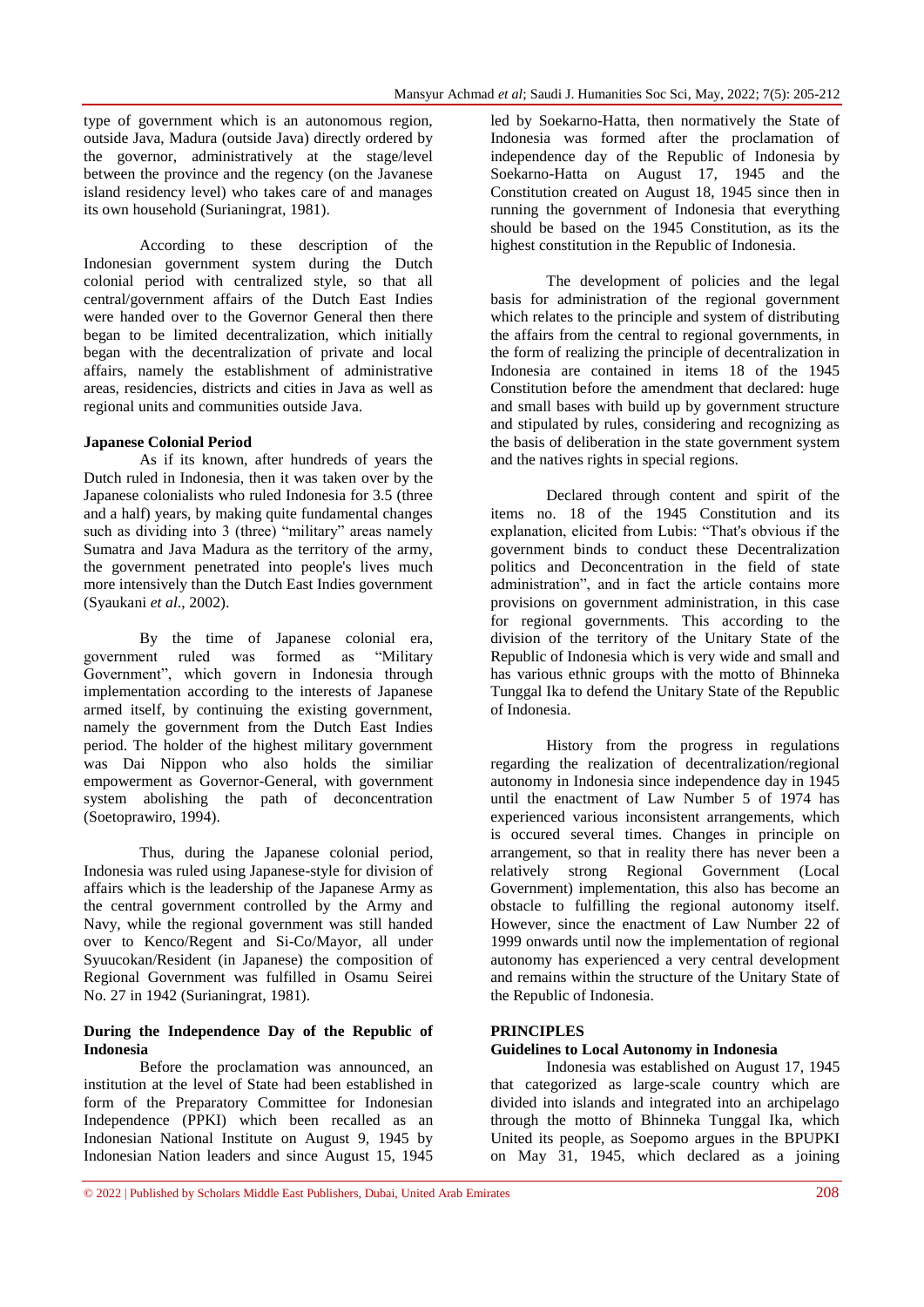composition from society, groups, layers, and members are fond to one another and United as a part of organic community (Yamin, 1959).

Indonesia was announced as a unitary state which was since 18 August 1945, as it written from the item 1 paragraph (1) of the 1945 Constitution which defined "Indonesia is include in a unitary state, in the form of a republic." These simplification were specify the construction of a unitary State in the form of Republic which match to the main purpose of people's sovereignty and in there is also statement in Pancasila which obviously referred to this matter as it's clearly in the third phrase which defines: "The unity of Indonesian." Which means this Unitary State concept has been thought constitutionally as well as it's written within the fundamental of this country namely the 1945 Constitution and Pancasila and were expected to unite the entire archipelago which diverse into islands and ethnic groups.

"Unitary State" as fundamental of the Republic of Indonesia as its written in the Article 1 paragraph (1) of the 1945 Constitution, which has remained unchanged till now, although the 1945 Constitution has been amended for the 4th (fourth) time, but it still added that "Indonesia (Republic of Indonesia) is a Unitary State in the form of a Republic" that refers to a single state (one country) which is monocentric (one-centered) and only consist of one country, one government, one head of state, one legislative parliament that coverage all regions in the territory of the country itself, which means that in carrying out the external and internal activities would be managed by one government which is proven as a unitary stages for both central and regional government (Sudjiono & Rudianto, 2003).

Due to the extensive territory that this country has and was divided into islands and regions so in running the government the Unitary State principles would be inseparable from the decentralization or regional autonomy that refers to an Article 18 of the 1945 Constitution before amendment. It declared that "The division of Indonesian regions on the basis of large and small with the form of government structure which is determined by law through observing and living in the basis of deliberation in the state government system and the rights of origin in special regions."

Decentralization concept or often called with local autonomy as it's written in an Article 18 of the 1945 Constitution, to strengthen deepen its meaning which is more clearly stated on its description, such as: (1) Due to the Indonesia is an "eenheidstaat", so that indonesia will solely remain as the only region but then divided into provincial and those provincial regions are cut up lowers. Through these autonomous area (region

and local right communities) or purely manages everything would done accordingly to the rules applied. In regions that so called as the autonomous l, a local Representative parliament will be perform, So that the government requires to join in this essential of discussion and (2) Within these Territory, approximately 250 self-governing lands and communities similar to villages in Java and Bali, states in Minangkabau, hamlets and residents in Palembang and so on. These areas have an indigenous composition therefore it recognized as a special area. The entire country is respects the position as special regions and its own regulations which inherited from the natives of area.

Relates to the local autonomy, it is weighted and explained for in detail just like in amendments of 1945 Constitution, about fundamental of Unitary State and it's principle of local Autonomy that inseparable between Article 1 paragraph (1) of the 1945 Constitution and Article 18 of the 1945 Constitution both before and after amendment that interpreted "In the framework of the unitary State of the Republic of Indonesia are considering the purpose of granting autonomy to the regions, the implementation of regional autonomy by regional governments is a subsystem of the state government system, especially executive government which organized by the central government, regional governments to residence governments with power-sharing system according to its authority."

#### **The Concept of Unitary State of Indonesia**

Those Unitary State concept has become the legal basis for running the government in Indonesia, since the independence of the Republic of Indonesia on August 17, 1945 based on Indonesian national law from that time on, before the 1945 Constitution was enacted on August 18, 1945, by the Indonesian State Institution, namely the Preparatory Committee for Indonesian Independence (PPKI) through stipulates the draft constitution which was previously prepared by the Indonesian National Institute, which is the Investigation Agency for Preparatory Work for Indonesian Independence, abbreviated as BPUPKI in mid-July, to be exact on July 17, 1945.

The Indonesia which was born on August 17, 1945 and a day later ratified its Constitution which had previously been prepared, in which also contained the form of an independent Unitary State of the Republic of Indonesia as its written in Article 1 paragraph (1) of the 1945 Constitution.

The form of the Unitary State is the most appropriate form of state which matches to the idea of unity. During the deliberation within the Investigative Agency for Preparatory Work for Indonesian Independence (BPUPKI) the term of Unity State or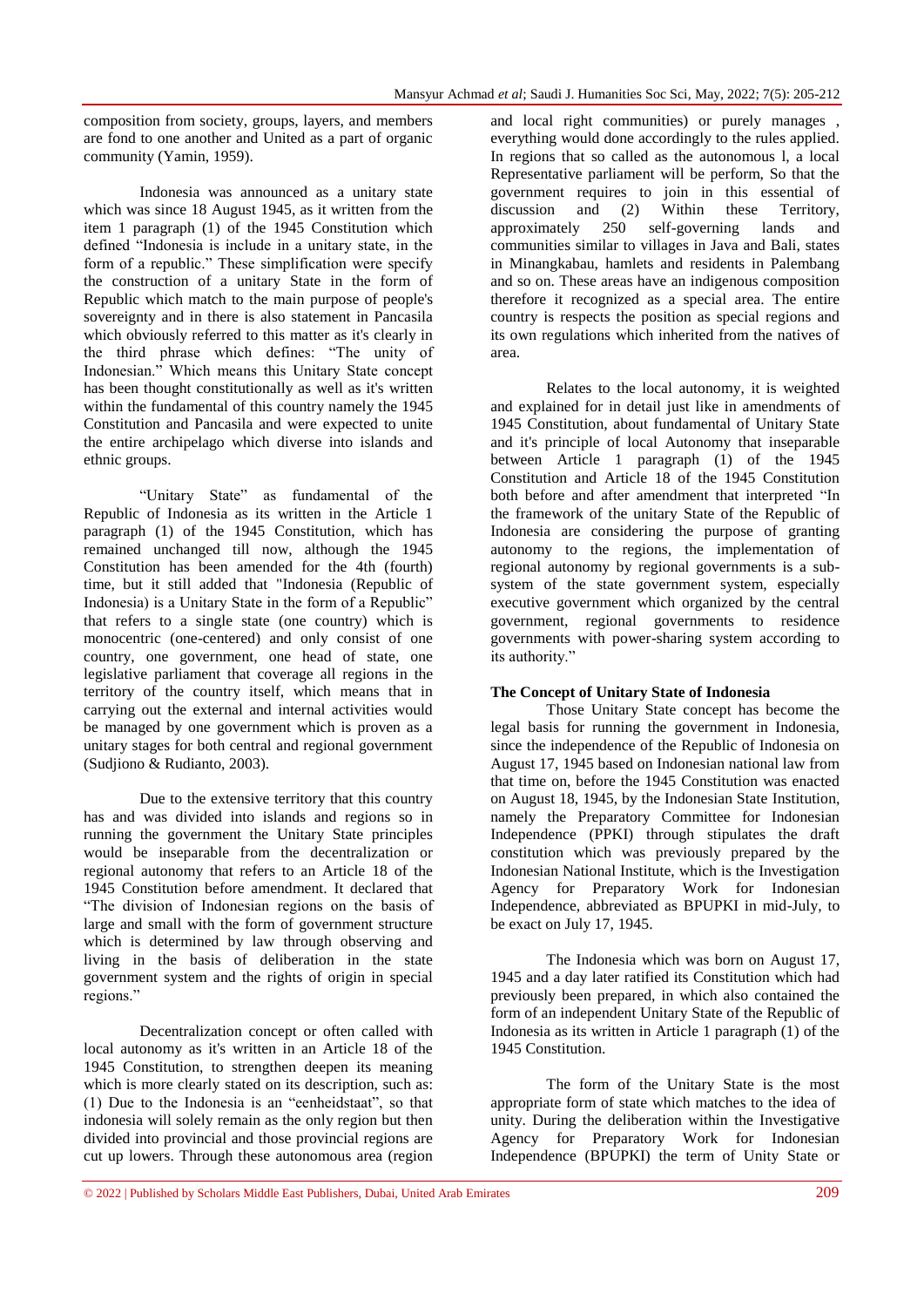Unitary State applied as an translation of the Eenheidsstaat language, then the 1945 Constitution uses both terms, but with different meanings. The term of Unitary State revealed in item 1 paragraph (1) of the 1945 Constitution. These term used in the General Elucidation of the Constitution as follows: "In this preamble, the notion of a unitary state is accepted. By means this term did not indicate the form of the state, but the legal and moral ideals. In other word that the state are protects and covers the whole nation. The most suitable form of state for realizing the legal and moral ideals of unity idea is the Unitary State. Because there is no state within a state. The state is divided into regions, but not made up as states" (Sumarto, 1984).

The 1945 Constitution Article paragraph (1) defines firmly that Indonesia is include in unitary state and build up as a republic. In Unitary State principle the Central Government hold the supreme power over all state matters with no interference from any delegation or representative from the Regional Government (local government) (Lubis, 1974). In the Unitary State there's a principle that all state matters did not divided between central government and regional government (local government) in such a way. Those state matters would remain as an unanimity (eenheid) but still the highest control would goes up to the central government (Gie, 1977).

Within the Unitary State, the responsibility in conduct the government tasks actually remains on central government's hand. Moreover, due to the Indonesian government system adheres to decentralized principles, so that certain duties are performe independently, by arising the reciprocal correlation issue which creates connection between authority and supervision.

Unitary State is an fundamental for the notion of autonomy. According to these boundary bases, numerous rules have been developed that ruled to the mechanism which formed a balance between the demands for unity and autonomy. This could be where the possibility lies in spanning arising from the condition of attraction between the two tendencies (Manan, 1993).

The tug of war is not something that needs to be removed. Attempts to eliminate will never work because it is a natural thing. The life of the state and government can never be separated from the life of the community, both the intern community and the outside community. A good state or government is one acts according to the dynamics of its society. In this condition, the tendency towards unity or autonomy should be seen.

#### **The progress of regional autonomy in indonesia**

Investigate further relates to the progress of the regional autonomy in Indonesia is an pleasant study,

just because the regional autonomy is not only appears as legal phenomenon, but also a phenomenon in the government, politics, even socio-culture and so on including about power, regional autonomy as a principle means respecting regional life in the region, customs, religion and character that exist in the region, therefore the central government must keep away all affairs with the aim of uniforming the entire region in one capital, by forcing the will that the regional character follows the national character.

The development of regional autonomy in Indonesia faced ups and downs with different patterns that certainly based on laws and regulations of different styles, because the birth of law which underlies Regional Autonomy was motivated by the legal political conditions that developed at that time. The following will describe the laws and regulations governing the implementation of Regional Autonomy since 1945.

#### **The validity period of regulation No. 1 of 1945 relates to the proper place for the National Committee**

This law emphasizes the ideals aspects of people's sovereignty through arrangements for the establishment of the Regional People's Representative Organization. In this Law No 3 (three) types of Autonomous Regions are determined, namely Residency, Regency and City. Regional Autonomy is given to the regions at the time of the formation of the regions through a law in the form of very limited basic authority and for a period of 3 (three) years there has been no Government Regulation that rules it. This law has not yet been fully implemented.

#### **The validity period of regulation Number 22 of 1948 about Local Government**

This law only focuses on regulating the structure of a democratic local government. In this regulation, there are 2 (two) types of autonomous regions are determined, namely ordinary autonomous regions and special autonomous regions and there are 3 (three) levels of autonomous regions, namely Province, Regency, and Small Town. This law has not yet been fully implemented.

## **The validity period of regulation No. 1 of 1957 regarding the essential of Local Government**

This rule applies unsynchronously throughout Indonesia, the emphasis is on the regulation of the widest possible aspect of autonomy. In this law, it is stipulated that there are 3 (three) levels of autonomous regions, namely Level I Regions including Kota Praja Jakarta Raya, Regional Level Regions II and Level III Regions.

In the meantime, the implementation of Regional Autonomy is getting more attention from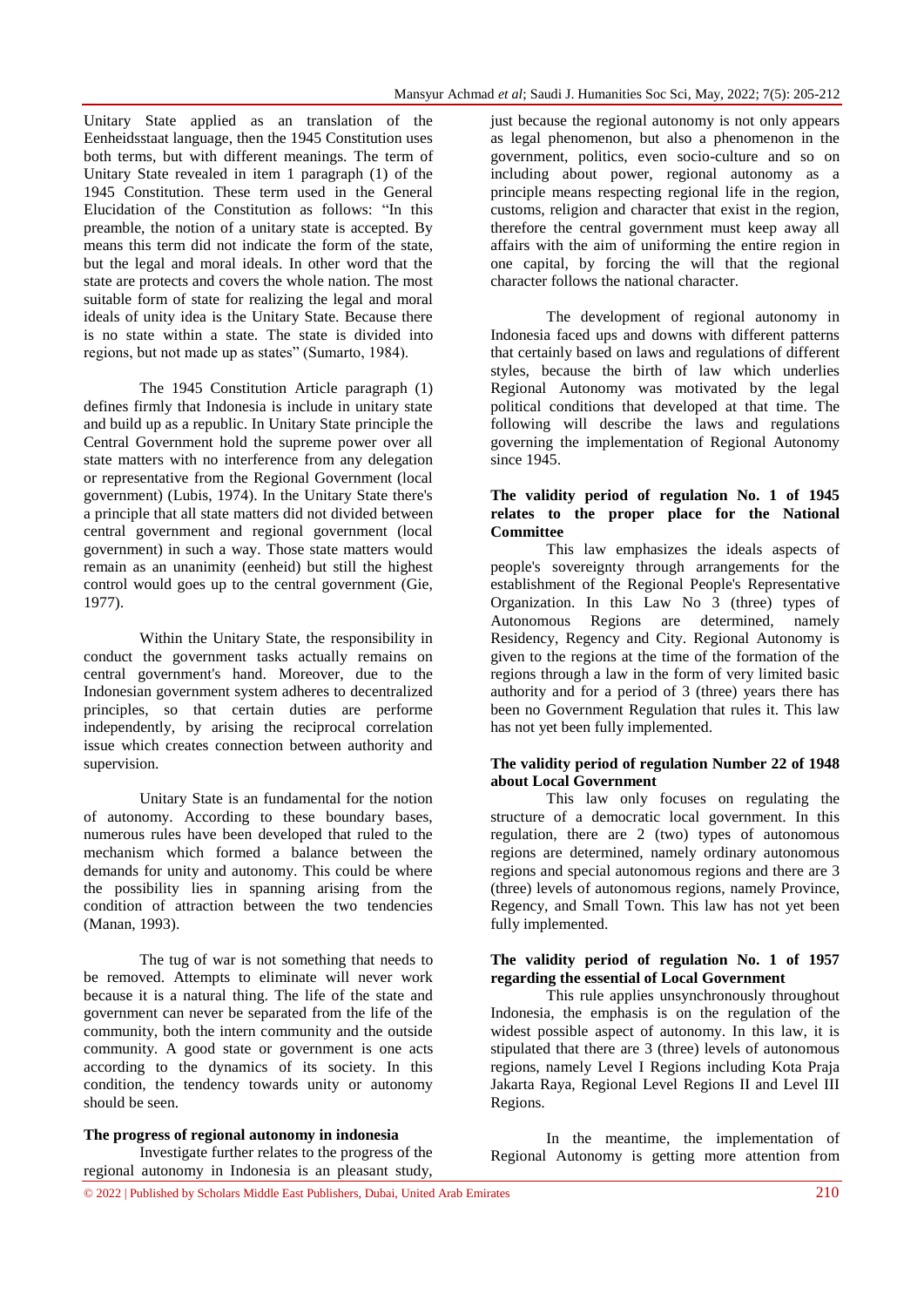Central Government, where the Central Government is bind to implement the politics of decentralization in addition to deconcentration. However, this Regional Autonomy by the time has been issued still not yet been fully implemented or even the influences of centralization are still visible to see.

#### **The validity period of Regulation No. 18 of 1965 regarding the Fundamental of Local Government**

This rule has been adopted to the widest possible Autonomy system; the autonomous regions has divided into 3 (three) levels, namely Province as Level I Region, Regency/Municipality as Level II Region and District/City of Praja as Level III Region. Although this Law adopts the widest possible autonomy system, there is not a single Government Regulation (PP) issued in the context of handing over part of government affairs (Decentralization) to the regions, therefore this Law cannot be fully implemented.

Then this law was declared invalid according to the Law No. 6/1969. With conclusion that the statement was invalid at the time then replaced it was enacted.

#### **The validity period of Rules No. 5 of 1974 about Basic Provisions of local Government**

Within this regulation, the principle of Decentralization is performed in conjunction with the principles of Deconcentration and Medebewind, through the gradual handover of affairs based on capabilities (limited authority of the autonomous region) and all of that was depends on the uniform policy of the Central Government.

In managing natural resources (SDA) which is fully controlled by Central Government, no authority was send off to Regional Government, including the recruitment of Political Officials, the Regional Legislation Process through permits and instructions from the Central Government. Those who hold leadership in local government are the Regional Head and DPRD, the position of the Governor as Regional Head is the Head of Government, as well as the regional head who would be responsible to the President through the Minister of Home Affairs, while DPRD's position is as an element of Regional Government which has a functions as people's representative. Therefore the position as Governor would be very dominant. This law recognizes the existence of Deconcentration devices in Level I and Level II regions, where the authority of the Regency and City is residual and did not recognize the existence of local village autonomy.

#### **The validity period of Rule No. 22 of 1999 concerning Local Government**

Through this items, those fundamental for decentralization are implemented in regencies and cities, while decentralization would be perform jointly in the provinces in their position as limited autonomous regions as well as administrative areas. The decentralization is determined when the status of autonomous/inherent regions (autonomous regional authority is complete and unanimous), independent and varies according to the aspirations of local communities, natural resources in their respective regions.

Regional Government is the Local Head along with the Local Autonomous apparatus as a regional executive party, while the DPRD as a regional legislative, including carrying out regional head elections that is under empowerment of DPRD. So those position of DPRD at that time was very strong. The Regional Head in performing their duties would be responsible to the DPRD and obliged to submit accountability to the DPRD every fiscal year.

## **The validity period of Rules Number 32 of 2004 regarding Local Government**

Through this rules, the Decentralization Principle is implemented in the Provinces and Regencies/Cities, while Deconcentration is only implemented in the Provinces. On this period, it was almost similar to Law Number 5 of 1974, namely placing the DPRD as part of the Local Government together with the Regional Head to jointly run the Local Government (DPRD is component of the local Government).

Local Heads are no longer responsible to the DRPD but to President through the Minister of Home Affairs. This law are regulates the direct election by the people, so that the democracy belongs to the people and somewhat special is recognizing the existence of village/local autonomy.

# **CONCLUSION**

Based on the history of Indonesia, about 2000 (two thousand) years ago, the reign of the Kingdom which ruled over the entire territory of Indonesia and united the entire islands as an archipelago. That was the beginning of idealism in early government at that time, there were two major kingdoms, namely the Sriwijaya Kingdom and the Majapahit Kingdom by that time the regional autonomy was already existed, though was in a different form from what we have now, such as the arrangement of government by the Little King and the Big King. Then it was continued to the Dutch East Indies Government, even though it was a colony but it was also divide to detail authority, such as a Residency and Regency, then it continued during the Japanese colonial period.

The description illustrates that Indonesia has been a Unitary State since ancient times by the commitment in implementing regional autonomy,